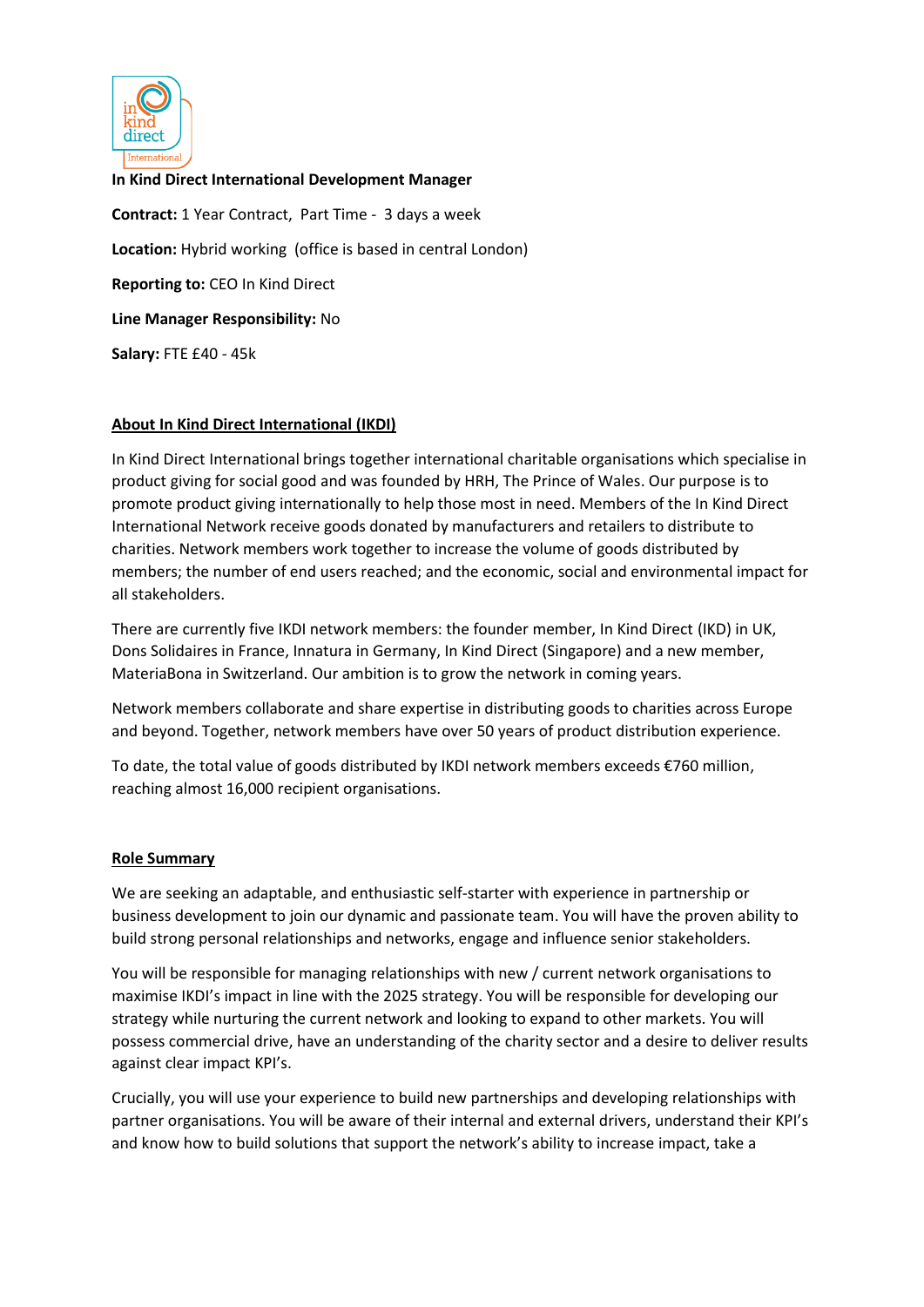

thought leadership role in the space of product giving and enable best practice. You will be able to demonstrate how you have delivered results within this environment.

## **Key Responsibilities:**

## **Network Member Management:**

- Deliver first rate member management to achieve objectives and build excellent relationships that facilitate future growth of the network including sharing of best practice in the form of joint meetings, projects, annual conference
- Work with the network members to encourage development of strategic, multi-faceted partnerships with corporate partners thinking creatively and entrepreneurially to maximise the value of being a network and supports growth of product giving
- Proactively seek opportunities to share product donations between the network
- Measure and report on key impact KPIs for the network
- Lead the network's role in thought leadership and advocacy that seeks to drive change with corporates, government, charity sector supporting the need for product giving and the collective social and environmental benefits
- Work with the IKD marketing team to communicate the impact of IKDI and grow visibility of the network with key stakeholders
- Manage membership and licence agreements, negotiating agreements and fees as required ensuring the IKDI brand is protected and appropriately valued
- Monitor and maintain systems and processes including intranet, toolkit, contracts and due diligence
- Maintain a strong external profile as an ambassador for the charity, whilst keeping up to date with developments in the Corporate and Charity Sector

#### **Network Development**

- Develop network model to enable tiered membership and support
- Secure new product giving members in markets that already exist through regular meetings, proposals and pitches demonstrating benefits of IKDI network
- Identify and research potential new start up countries and lead candidates and negotiate membership and licence agreement taking into account local cultural and compliance requirements
- Support prospective new start up countries with IKDI Toolkit, guidance, and introductions across the network

## **Fundraising**

• Work with network and IKD philanthropy team to develop robust proposals to support IKDI's 2025 strategy from Foundations, HNWI or corporates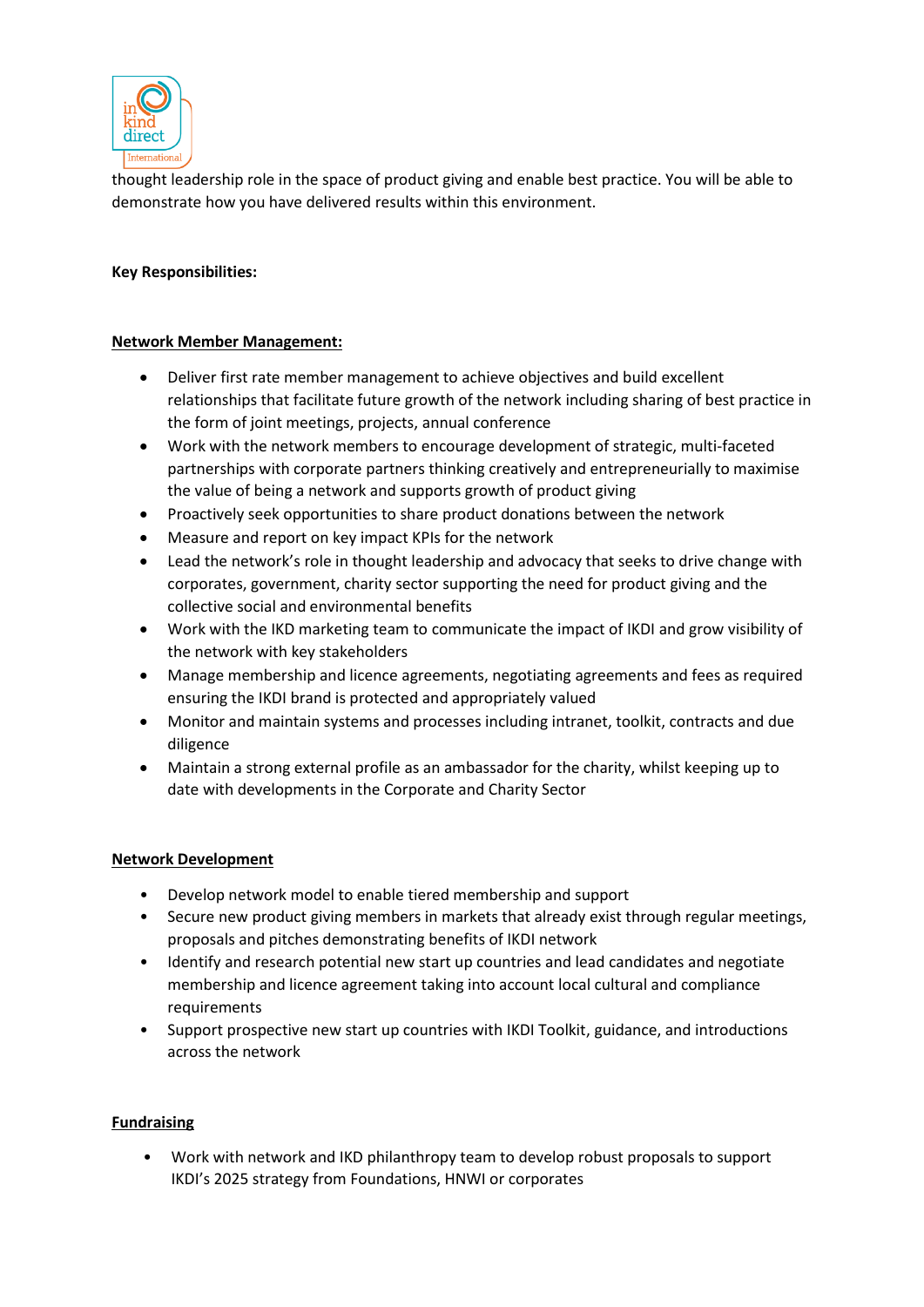

• Develop network's European funding and lobbying strategy

# **Governance and Reporting**

- Provide high quality analysis and reports for the CEO and IKDI Board on the performance of the charity, including recommendations for decision making, effective delivery and risk mitigation
- Manage all Board preparation, minutes and matters arising. Work with IKD finance team to deliver financial accounting
- Manage all legal and financial aspects of membership and licence agreements complying with GDPR, legal and charity regulations

## **To succeed in this role, you will be able to demonstrate:**

- Relevant commercial experience within a sales, or relationship management role with proven track record of forging partnerships
- Experience of delivering commercial results against clear KPI's and targets with ability to secure new business
- Evidence of generating high value partnerships in either a charity or commercial environment – using data, insight and creativity
- Experience of providing excellent relationship management and stewardship with key external and internal stakeholders
- Exceptional relationship management and negotiation skills, with demonstrated ability to influence and persuade senior decision makers
- Creative, entrepreneurial self-starter with initiative, confidence, drive, and flexibility to deal with unexpected situations or last-minute changes in a dynamic organisation
- Passion for change and impact
- Ability to research new and innovative leads, network and connect resources
- Ability to create and deliver compelling pitches, business plans and proposals
- Demonstrable experience in creating and negotiating contracts, budget development, data management and account management skills
- Excellent organisational skills and the ability to assess, prioritise and manage a varied and demanding workload across different teams and organisations
- Understanding og GDPR requirements and other relevant legislation, guidance and good practice
- Aligned with IKD values of kindness, togetherness, integrity, and innovation
- Ability to speak French and/or German would be a benefit